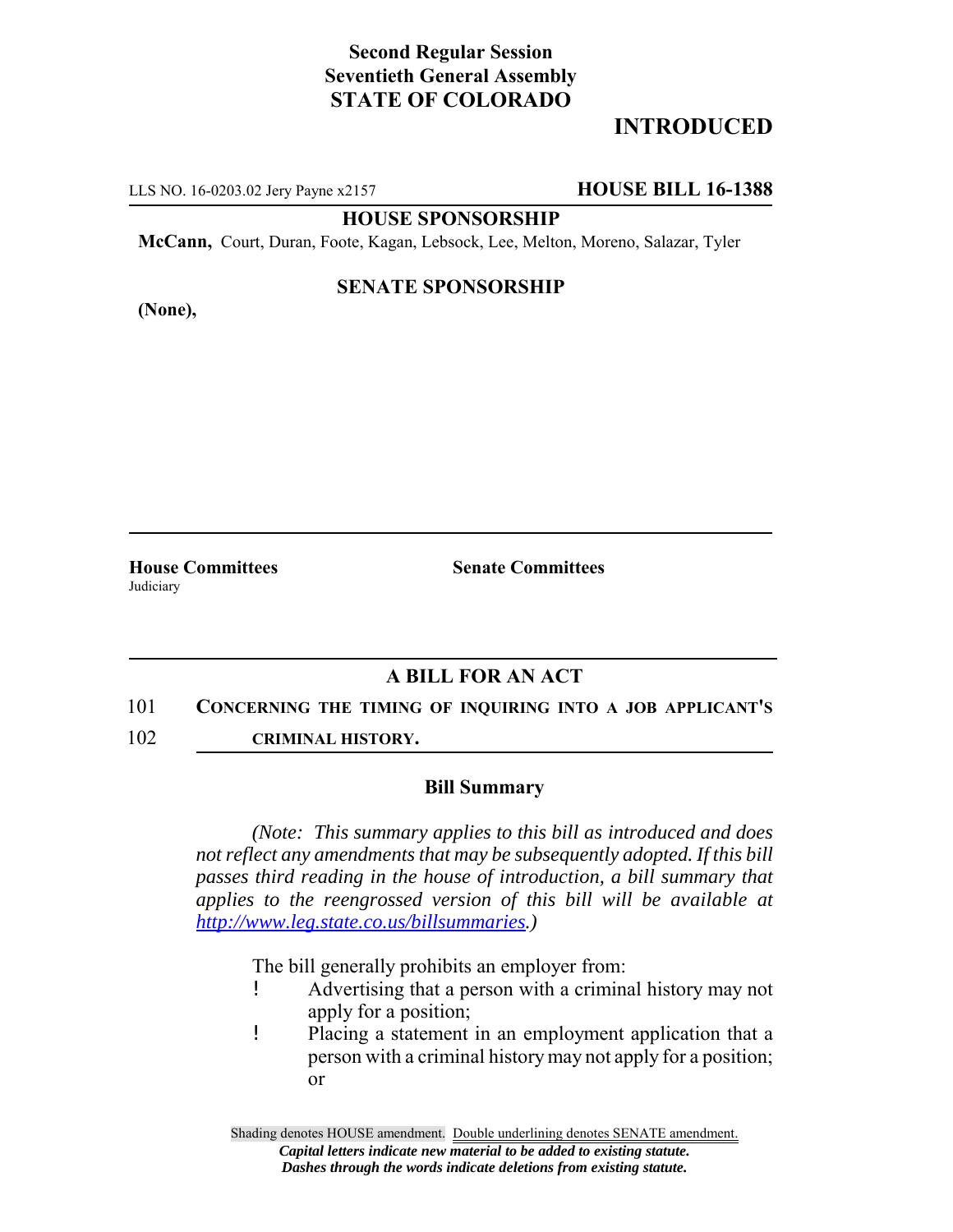! Making an inquiry about a candidate's arrests or criminal convictions until the candidate has been offered an interview or a conditional offer of employment.

An employer is exempt from these restrictions when:

- The law forbids a person from being employed on account of a criminal conviction or requires an employer to consider a candidate's criminal history for the job;
- ! The employer is participating in a program to encourage employment of people with criminal histories; or
- ! The job requires a fidelity bond and the criminal history would disqualify the candidate.

An employer must keep applications for 9 months. The department of labor and employment will enforce the section with civil penalties. A violation of the restrictions does not create a private cause of action.

 *Be it enacted by the General Assembly of the State of Colorado:* **SECTION 1.** In Colorado Revised Statutes, **add** 8-2-129 as 3 follows: **8-2-129. Criminal history - limitations on use in hiring or retention - definitions.** (1) **Advertisements - applications.** AN EMPLOYER SHALL NOT: (a) STATE IN AN ADVERTISEMENT FOR AN EMPLOYMENT POSITION THAT A PERSON WITH A CRIMINAL HISTORY MAY NOT APPLY FOR THE POSITION; OR (b) STATE ON AN APPLICATION FOR AN EMPLOYMENT POSITION THAT A PERSON WITH A CRIMINAL HISTORY MAY NOT APPLY FOR THE POSITION. (2) **Arrests and convictions.** AN EMPLOYER SHALL NOT INQUIRE 14 INTO OR REQUIRE DISCLOSURE OF A CANDIDATE'S CRIMINAL HISTORY ON AN INITIAL APPLICATION UNTIL THE APPLICANT HAS BEEN DETERMINED QUALIFIED FOR THE POSITION AND NOTIFIED THAT THE APPLICANT HAS BEEN SELECTED FOR AN INTERVIEW BY THE EMPLOYER OR EMPLOYMENT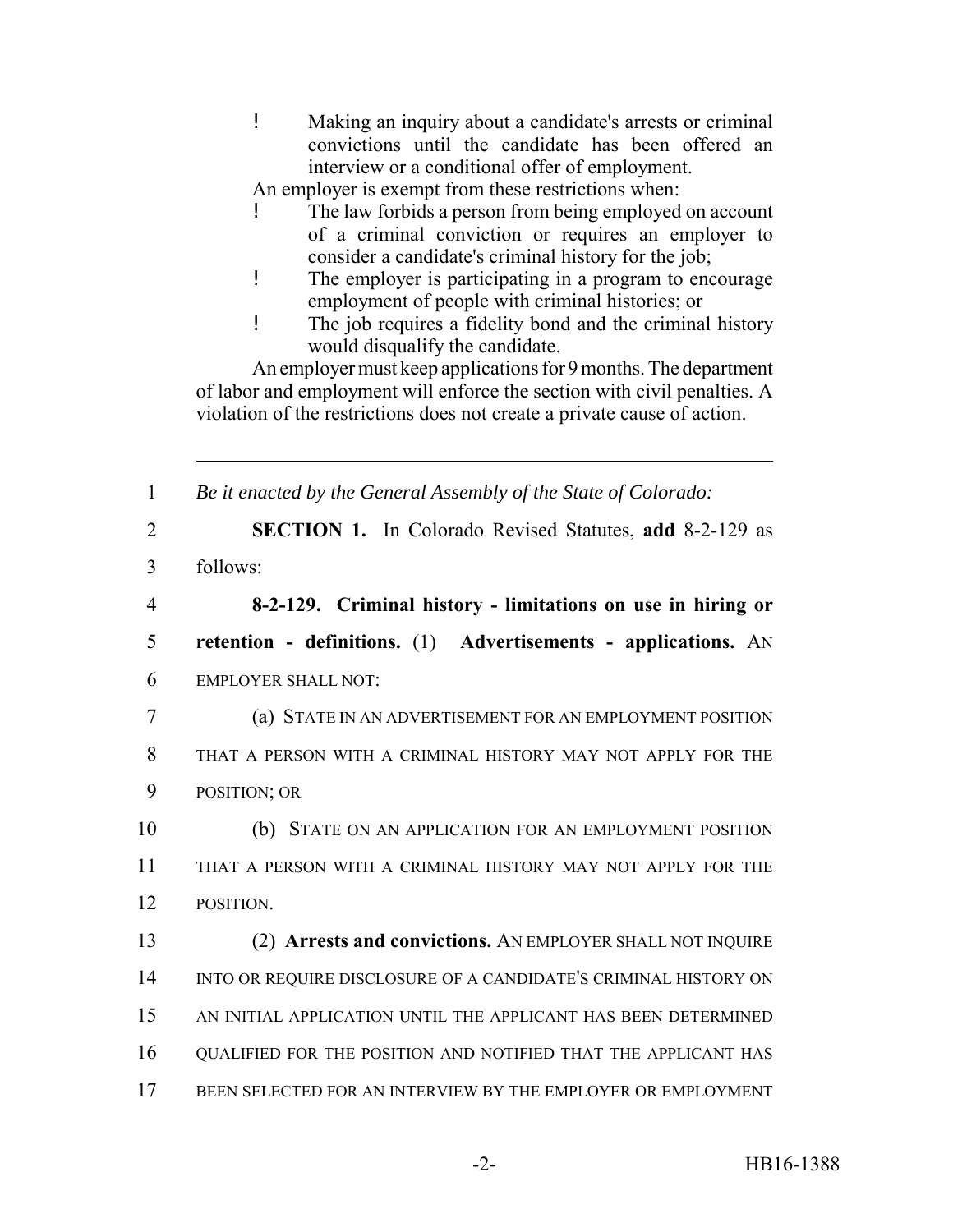AGENCY OR, IF THERE IS NOT AN INTERVIEW, UNTIL AFTER A CONDITIONAL OFFER OF EMPLOYMENT IS MADE TO THE APPLICANT BY THE EMPLOYER OR EMPLOYMENT AGENCY.

 (3) **Exceptions.** THIS SECTION DOES NOT APPLY TO A POSITION BEING OFFERED OR ADVERTISED IF:

 (a) FEDERAL, STATE, OR LOCAL LAW PROHIBITS THE EMPLOYMENT OF A PERSON WITH A SPECIFIC CRIMINAL CONVICTION FOR THE POSITION AND THE EMPLOYER ADVERTISES ABOUT, MAKES A STATEMENT ABOUT, OR 9 INQUIRES ABOUT THAT SPECIFIC CONVICTION;

 (b) FEDERAL, STATE, OR LOCAL LAW REQUIRES THE CONSIDERATION OF A CANDIDATE'S CRIMINAL CONVICTIONS FOR THE POSITION;

 (c) THE POSITION IS DESIGNATED BY THE EMPLOYER TO PARTICIPATE IN A FEDERAL, STATE, OR LOCAL GOVERNMENT PROGRAM TO ENCOURAGE THE EMPLOYMENT OF PEOPLE WITH CRIMINAL HISTORIES; OR 16 (d) THE POSITION REQUIRES A FIDELITY BOND OR EQUIVALENT BOND AND A SPECIFIC CRIMINAL CONVICTION WOULD DISQUALIFY THE APPLICANT FROM OBTAINING OR BEING COVERED BY THE BOND, AND THE EMPLOYER ADVERTISES ABOUT, MAKES A STATEMENT ABOUT, OR INQUIRES ABOUT THAT SPECIFIC CONVICTION.

 (4) **Records.** AN EMPLOYER SHALL RETAIN ANY COMPLETED EMPLOYMENT APPLICATION FOR AT LEAST NINE MONTHS AFTER ITS SUBMISSION TO THE EMPLOYER. WITHIN THREE DAYS AFTER THE DEPARTMENT REQUESTS ACCESS TO AN EMPLOYMENT APPLICATION, AN EMPLOYER SHALL ALLOW THE DEPARTMENT TO INSPECT THE APPLICATION AT A REASONABLE TIME AND PLACE.

(5) **Enforcement.** (a) THIS SECTION DOES NOT CREATE OR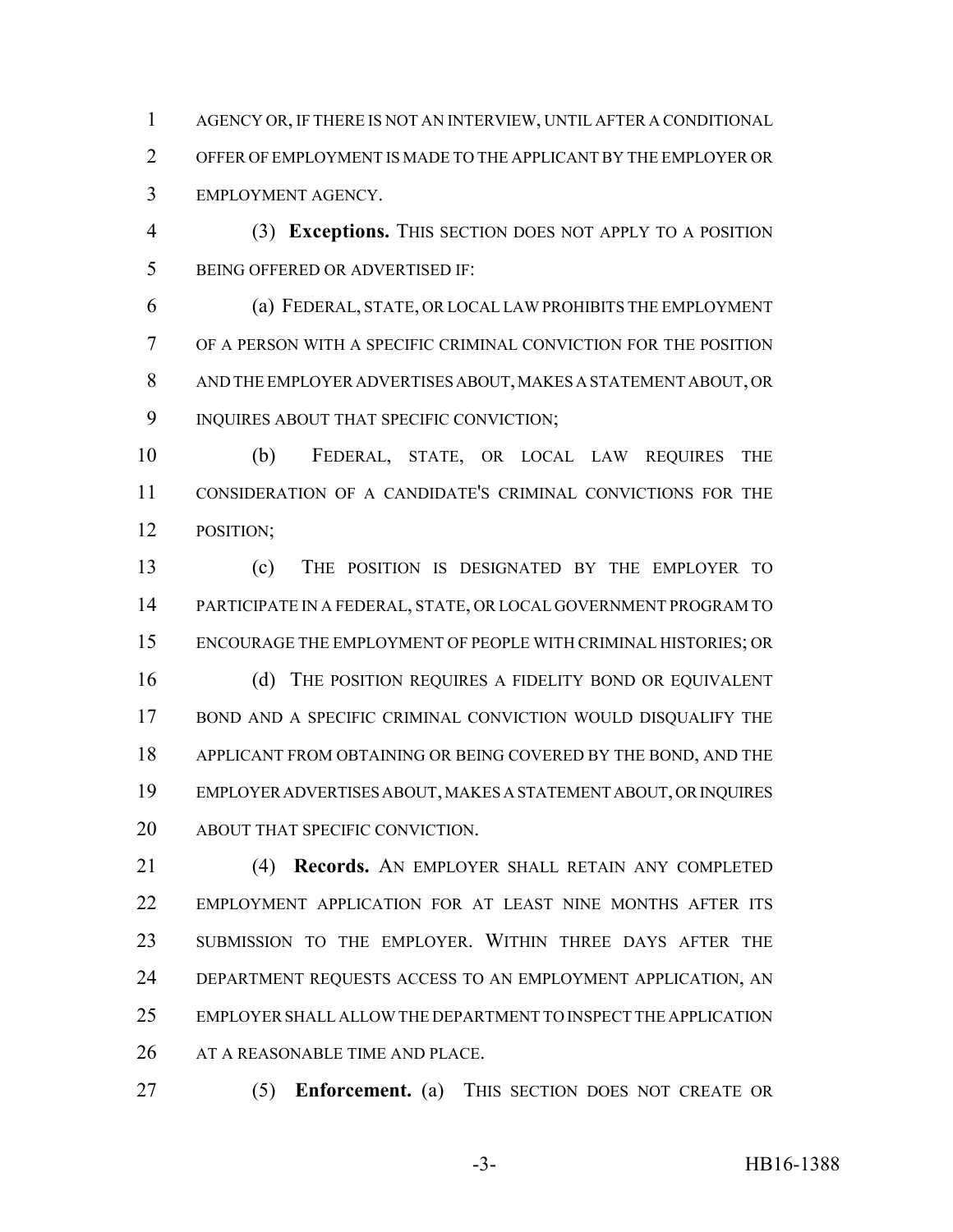AUTHORIZE A PRIVATE CAUSE OF ACTION BY A PERSON AGGRIEVED BY A VIOLATION OF THIS SECTION. THE PENALTIES SET FORTH IN THIS SUBSECTION (5) ARE THE SOLE REMEDY FOR A VIOLATION OF THIS SECTION. EVIDENCE THAT A PERSON VIOLATED THIS SECTION IS NOT ADMISSIBLE IN ANY LEGAL PROCEEDING OTHER THAN A PROCEEDING BROUGHT BY THE DEPARTMENT TO ENFORCE THIS SECTION.

 (b) A PERSON WHO IS AGGRIEVED BY A VIOLATION OF THIS SECTION MAY FILE A COMPLAINT WITH THE DEPARTMENT. IF THE DEPARTMENT RECEIVES A COMPLAINT WITHIN SIX MONTHS AFTER THE ACT THAT IS ALLEGED TO VIOLATE THIS SECTION OCCURRED, THE DEPARTMENT SHALL INVESTIGATE THE COMPLAINT UNLESS THE DEPARTMENT DETERMINES 12 THAT THE COMPLAINT IS WITHOUT MERIT.

 (c) AN EMPLOYER WHO VIOLATES THIS SECTION IS LIABLE FOR ONE OF THE FOLLOWING PENALTIES:

(I) IF THE EMPLOYER HAS FOURTEEN OR FEWER EMPLOYEES:

 (A) FOR THE FIRST VIOLATION, A WARNING AND AN ORDER 17 REQUIRING COMPLIANCE WITHIN THIRTY DAYS;

 (B) FOR THE SECOND VIOLATION, A CIVIL PENALTY NOT TO EXCEED FIVE HUNDRED DOLLARS; OR

**(C)** FOR A THIRD OR SUBSEQUENT VIOLATION, A CIVIL PENALTY 21 NOT TO EXCEED ONE THOUSAND DOLLARS; OR

**(II) IF THE EMPLOYER HAS MORE THAN FOURTEEN EMPLOYEES:** 

 (A) FOR THE FIRST VIOLATION, A WARNING AND AN ORDER REQUIRING COMPLIANCE WITHIN THIRTY DAYS;

 (B) FOR THE SECOND VIOLATION, A CIVIL PENALTY NOT TO EXCEED 26 ONE THOUSAND DOLLARS; OR

**(C)** FOR A THIRD OR SUBSEQUENT VIOLATION, A CIVIL PENALTY